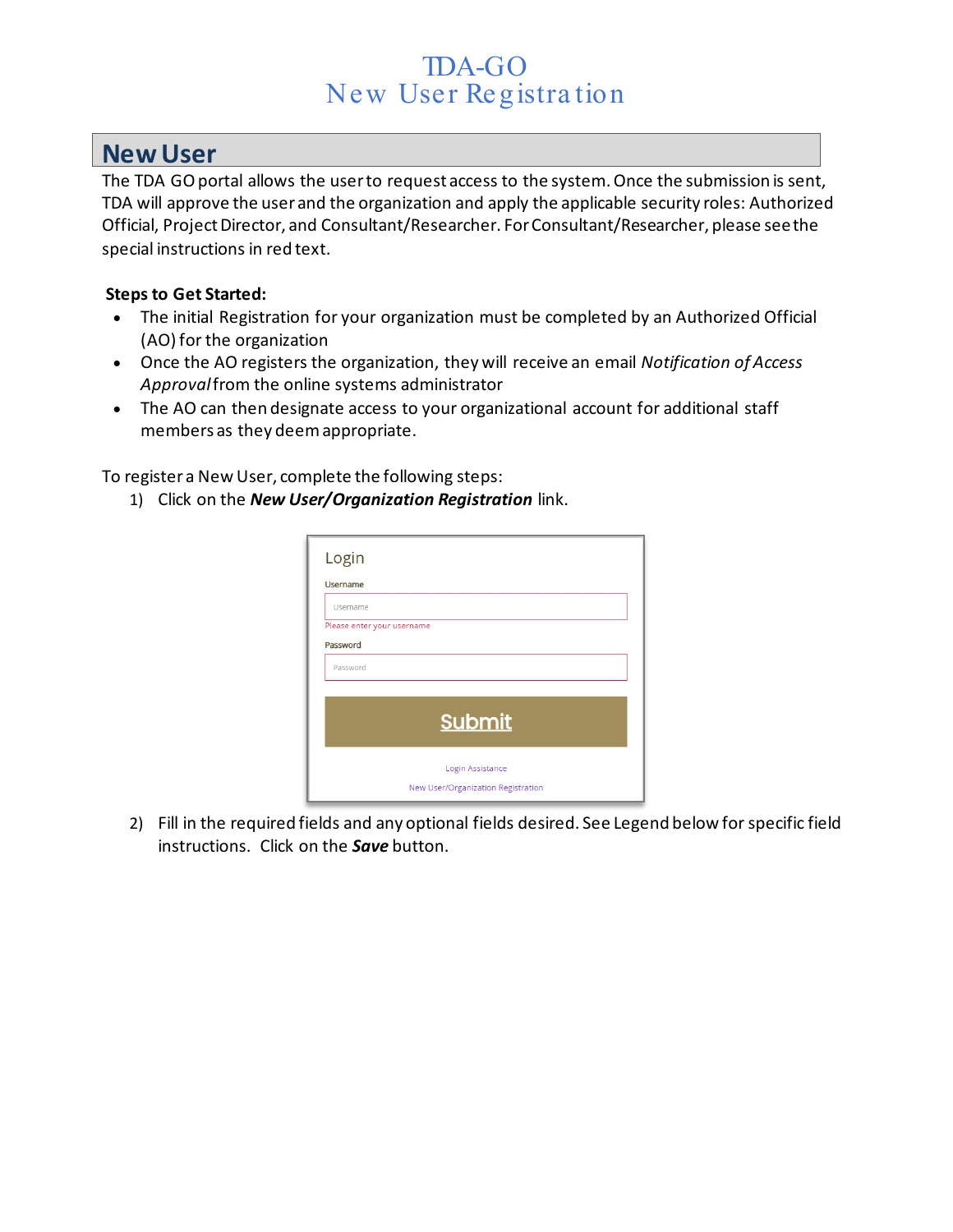#### **Legend**

**First Name (Required)**– the first name of the registering user.

**MiddleName** – the middle name of the registering user.

Last Name (Required) – the last name of the registering user.

**DUNS (Required)** – the DUNS number for the organization the user is registering with. Enter in the DUNS number andclick **Search** to locate the DUNS number for that organization. If you do not have a DUNS enter all zeros (e.g. 000000000) in this box.

**Organization(Required)**– the name of the organizationthe registering user wants to register under. A *Consultant with an entity separate from yours* will register for this system **separately** from you.

**Title** – the position title of the registering user.

| Street Address (Required)-the<br>street address of the organization | <b>New User Registration</b> | $\boldsymbol{\mathsf{x}}$ |
|---------------------------------------------------------------------|------------------------------|---------------------------|
| the user is registering for.                                        | <b>First Name</b>            | <b>Middle Name</b>        |
| State (Required) - the state drop-                                  |                              |                           |
| down selection for the state of the                                 | <b>Last Name</b>             |                           |
| registering user's organization.                                    |                              |                           |
| <b>County (Required)</b> – the county                               | <b>DUNS</b>                  |                           |
| drop-down selection for the county                                  | Search                       |                           |
| of the registering user's                                           | Organization                 | <b>Title</b>              |
| organization. City (Required)-the                                   |                              |                           |
| name of the city of the registering                                 | <b>Address</b>               | <b>Address 2</b>          |
| user's organization.                                                |                              |                           |
| Zip Code (Required) - the zip of                                    | <b>State</b>                 | County                    |
| the registering user's organization.                                |                              |                           |
| <b>Email (Required)</b> – the email                                 | City                         | <b>Zip Code</b>           |
| address of the registering user.                                    |                              |                           |
| Phone (Required) - the phone                                        | Email                        | Phone                     |
| number of the registering user.                                     |                              |                           |
| Username (Required)-the                                             | <b>Username</b>              |                           |
| username the registering user                                       |                              |                           |
| wishes to register for.                                             | Password                     | <b>Verify Password</b>    |
| Password/Verify Password                                            |                              |                           |
| (Required) - the password the                                       |                              | Save                      |
| registering user wishes to register<br>for.                         |                              |                           |

3) Once saved, the New User will be approved by TDA GO portal staff. After approval, the New User can log on and access the TDA Go platform. You should receive an email indicating approval in the system.

**NOTE: If a user attempts to access the system before they have been approved, the system will show theirpassword asinvalid.**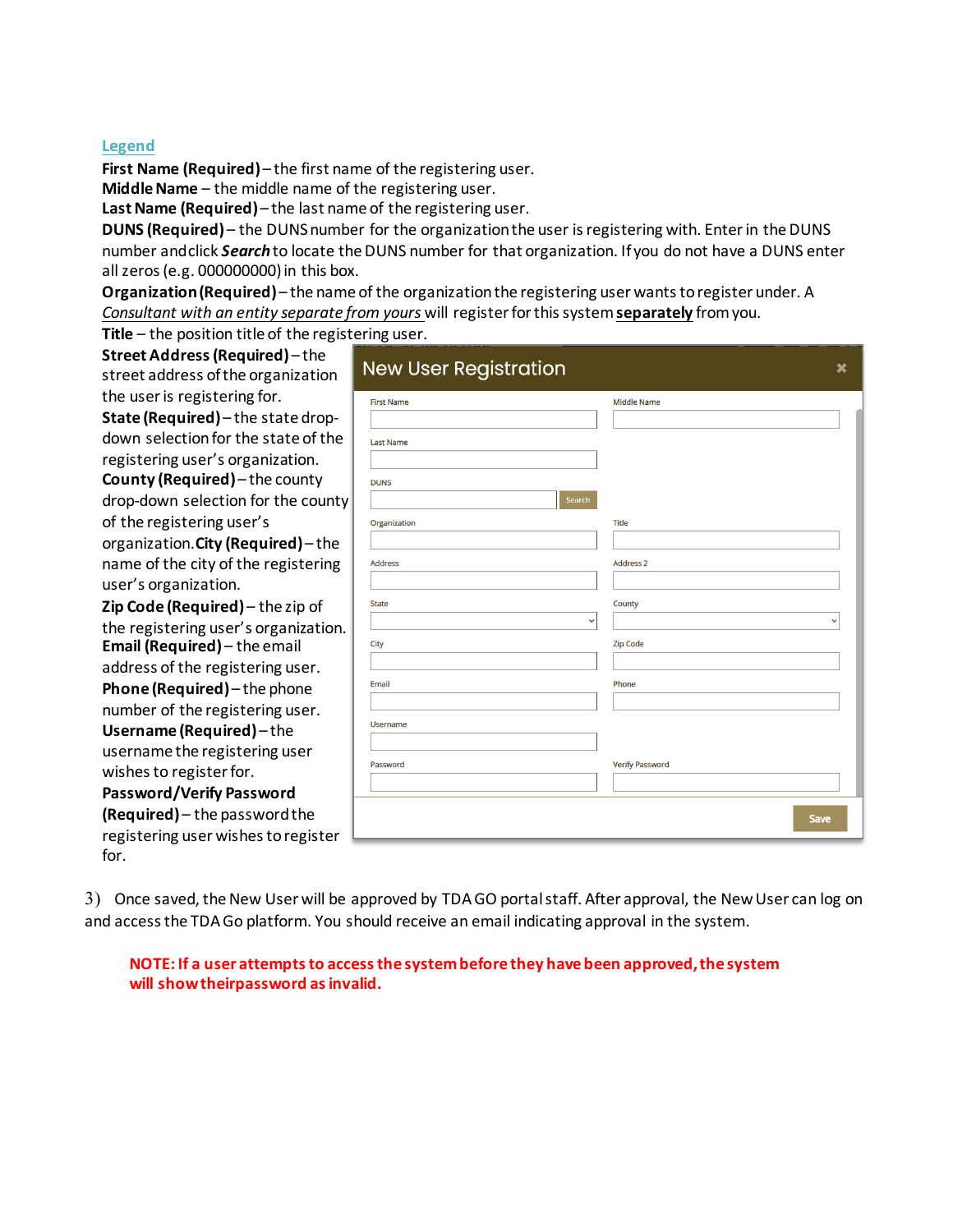# **UserInformation**

Once a Userlogs into the system, their **Profile** page and a list of organizationsthe individual belongsto is visible.

### **Profile**

#### **Basic Information Legend**

**First Name** – the first name of the individual. **Middle Name** – the middle name of

the individual.

**LastName** – the last name of the individual.

**Prefix** – an optional prefix for the individual.

**Suffix** – an optional suffix for the individual.

**Title** – the position title for the individual.

**Primary Phone-the primary phone** number for the individual.

**Secondary Phone** – the optional secondary phone number for the individual.

**Email** – the email address of the individual.

#### **AddressInformationLegend**

**Street Address** – the street address for the individual.

**City** – the city the individual's street address is in.

**State** – the dropdown menu of the

state the individual's street address is in.

**Zip** – the zip code the individual's street address is in.

**County** – the dropdown menu of the county the individual's street address isin.

#### **AdditionalInformation Legend**

**Job Certification** – a repository for uploading personal certification forms.

**Security Image –** an optional security image to implement as an additional securitymeasure. **Username** – username of the individual and a button that allowsthe individual to update the username. **Password** – current passwordof the individual and a button that allowsthe individual to update the password.

| <b>Basic Information</b><br><b>First Name</b><br>Middle Name<br>Delane<br>Last Name<br>Prefix<br>Suffix<br>System Admin<br>v<br>Title<br>System Administrator<br><b>Contact Information</b><br>Primary Phone<br>Secondary Phone<br>(123) 456-7890<br>Cell<br>Email<br>rshell@agatesoftware.com<br><b>Address Information</b><br><b>Street Address</b><br>123 Test Street<br>Address2<br>State<br>County<br>Texas<br><b>Armstrong County</b><br>$\checkmark$<br>City<br>ZIP<br><b>Test City</b><br>12345<br><b>Additional Information</b><br>Job Certification<br>Select<br><b>Login Information</b><br>Security Image | <b>Profile</b> |                              |  |              |
|-----------------------------------------------------------------------------------------------------------------------------------------------------------------------------------------------------------------------------------------------------------------------------------------------------------------------------------------------------------------------------------------------------------------------------------------------------------------------------------------------------------------------------------------------------------------------------------------------------------------------|----------------|------------------------------|--|--------------|
|                                                                                                                                                                                                                                                                                                                                                                                                                                                                                                                                                                                                                       |                |                              |  |              |
|                                                                                                                                                                                                                                                                                                                                                                                                                                                                                                                                                                                                                       |                |                              |  |              |
|                                                                                                                                                                                                                                                                                                                                                                                                                                                                                                                                                                                                                       |                |                              |  |              |
|                                                                                                                                                                                                                                                                                                                                                                                                                                                                                                                                                                                                                       |                |                              |  |              |
|                                                                                                                                                                                                                                                                                                                                                                                                                                                                                                                                                                                                                       |                |                              |  | $\checkmark$ |
|                                                                                                                                                                                                                                                                                                                                                                                                                                                                                                                                                                                                                       |                |                              |  |              |
|                                                                                                                                                                                                                                                                                                                                                                                                                                                                                                                                                                                                                       |                |                              |  |              |
|                                                                                                                                                                                                                                                                                                                                                                                                                                                                                                                                                                                                                       |                |                              |  |              |
|                                                                                                                                                                                                                                                                                                                                                                                                                                                                                                                                                                                                                       |                |                              |  |              |
|                                                                                                                                                                                                                                                                                                                                                                                                                                                                                                                                                                                                                       |                |                              |  |              |
|                                                                                                                                                                                                                                                                                                                                                                                                                                                                                                                                                                                                                       |                |                              |  |              |
|                                                                                                                                                                                                                                                                                                                                                                                                                                                                                                                                                                                                                       |                |                              |  |              |
|                                                                                                                                                                                                                                                                                                                                                                                                                                                                                                                                                                                                                       |                |                              |  |              |
|                                                                                                                                                                                                                                                                                                                                                                                                                                                                                                                                                                                                                       |                |                              |  |              |
|                                                                                                                                                                                                                                                                                                                                                                                                                                                                                                                                                                                                                       |                |                              |  |              |
|                                                                                                                                                                                                                                                                                                                                                                                                                                                                                                                                                                                                                       |                |                              |  |              |
|                                                                                                                                                                                                                                                                                                                                                                                                                                                                                                                                                                                                                       |                |                              |  |              |
|                                                                                                                                                                                                                                                                                                                                                                                                                                                                                                                                                                                                                       |                |                              |  | $\checkmark$ |
|                                                                                                                                                                                                                                                                                                                                                                                                                                                                                                                                                                                                                       |                |                              |  |              |
|                                                                                                                                                                                                                                                                                                                                                                                                                                                                                                                                                                                                                       |                |                              |  |              |
|                                                                                                                                                                                                                                                                                                                                                                                                                                                                                                                                                                                                                       |                |                              |  |              |
|                                                                                                                                                                                                                                                                                                                                                                                                                                                                                                                                                                                                                       |                |                              |  |              |
|                                                                                                                                                                                                                                                                                                                                                                                                                                                                                                                                                                                                                       |                |                              |  |              |
|                                                                                                                                                                                                                                                                                                                                                                                                                                                                                                                                                                                                                       |                |                              |  |              |
|                                                                                                                                                                                                                                                                                                                                                                                                                                                                                                                                                                                                                       |                | <b>Update Security Image</b> |  |              |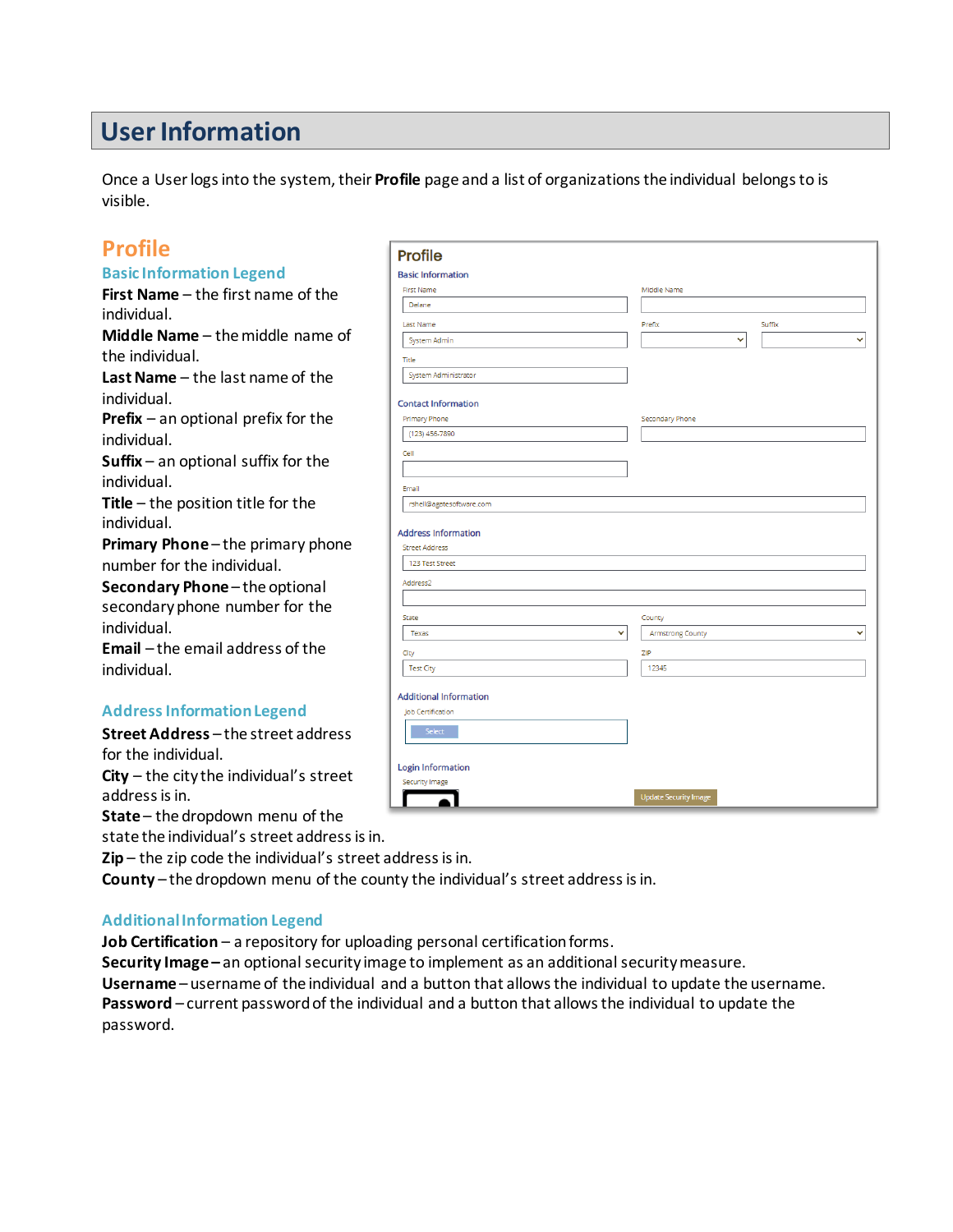# **Add other users to Organization**

Click the home button



Then click on your name  $\rightarrow$  profile

| ?                  | <b>O</b> Mary Sue $\sim$ |  |  |  |
|--------------------|--------------------------|--|--|--|
|                    | Profile                  |  |  |  |
| $\bullet$ Messages |                          |  |  |  |
|                    | Edit Dashboard           |  |  |  |
| Logout             |                          |  |  |  |
|                    |                          |  |  |  |

#### Click Organization Members